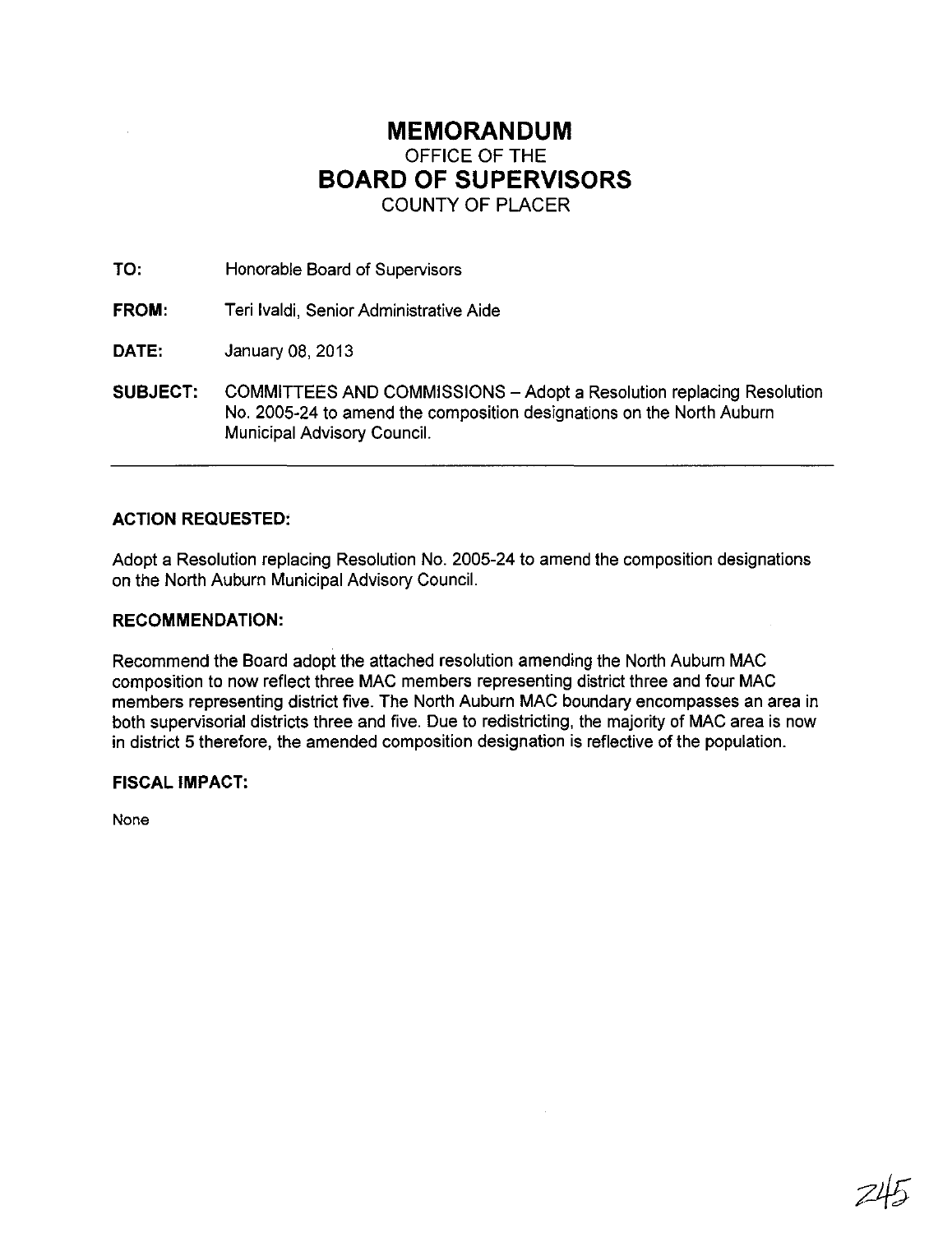# **Before the Board of Supervisors County of Placer, State of California**

In the matter of: A RESOLUTION REPLACING RESOLUTION NO. 2005-24; TO AMEND THE COMPOSITION DESIGNATIONS ON THE NORTH AUBURN MUNICIPAL ADVISORY COUNCIl.

**Resolution #**  $\frac{1}{2}$ 

The following RESOLUTION was duly passed by the Board of Supervisors of the County of Placer at a regular meeting held, January 8, 2013 by the following vote on roll call:

Ayes:

Noes:

Absent:

Signed and approved by me after its passage.

Chair, Board of Supervisors

Attest: Clerk of said Board

Ann Holman

BE IT HEREBY RESOLVED, by the Placer County Board of Supervisors that Resolution No. 2005-24 be replaced as follows:

- 1. COUNCIL ESTABLISHED: Pursuant to the provisions of the Government Code Section 31010, there is hereby established the North Auburn Municipal Advisory Council
- 2. TERRITORIAL JURISDICTION: The Council shall represent that territorial area as shown on attached Exhibit "A" (MAC boundary map)
- 3. COMPOSITION: The Council shall have (7) seven at-large members appointed by the Board of Supervisors
- 4. QUALIFICATION FOR MEMBERSHIP: Members shall, at time of appointment and all times during term of office be residents within the MAC boundaries, or property owners of real property within the area, or business owners or managers operating a business within such area, Failure to maintain such status shall result in a vacancy in office.
- 5. NOMINATION AND TERMS OF OFFICE: Consistent with current practice and policy, current members shall serve staggered two calendar year terms until February 1, 2009, at which time all MAC member appointments shall be vacated.

Four Three successor members shall be nominated by the Board member representing supervisorial district three as of January 1, 2009 and be appointed by a majority of the board of supervisors. Members shall serve two year terms, the first two year term commencing on or about February 1, 2009 and commencing on January 31, 2011, then running in two year cycles thereafter, but always ending on January 31" of the appropriate year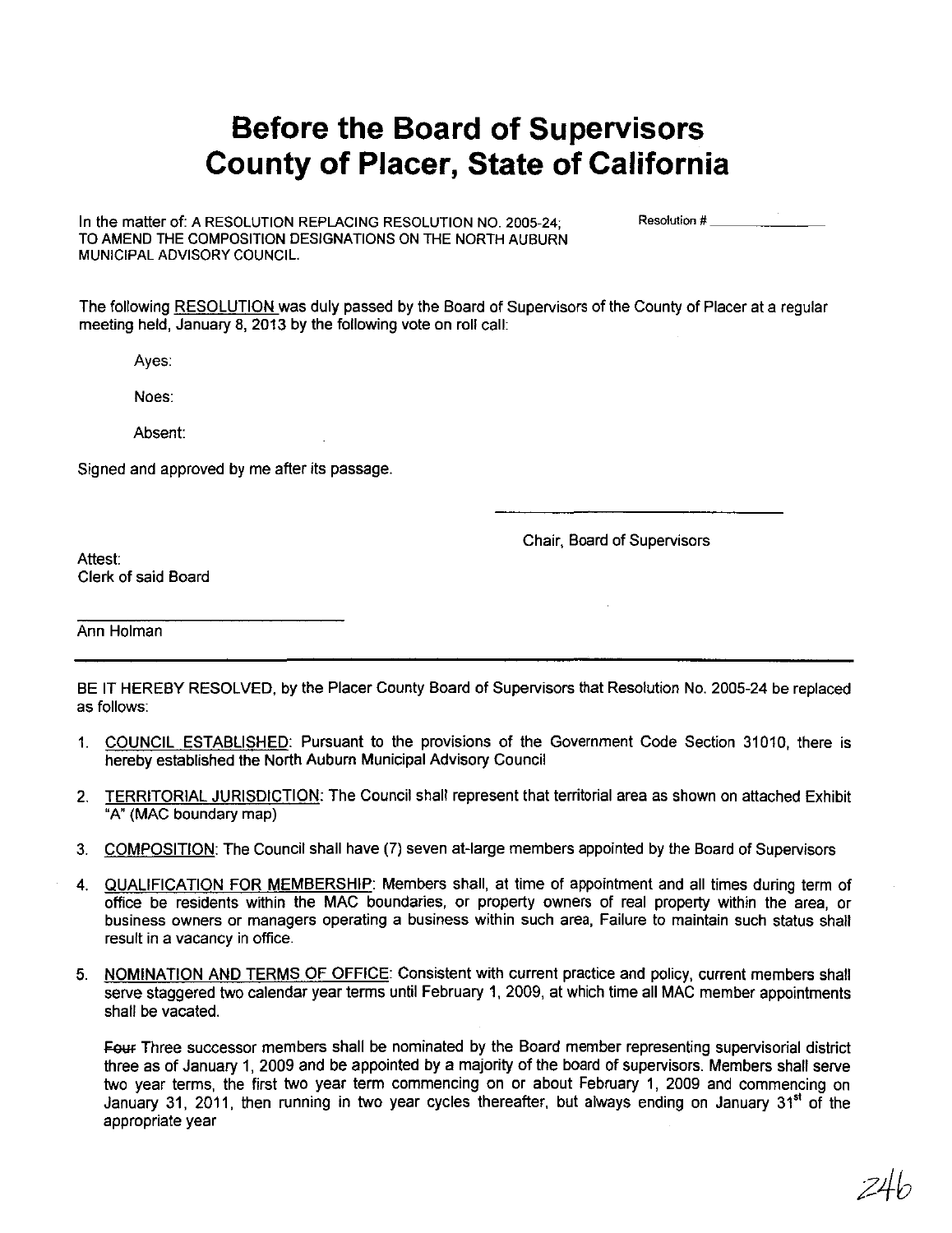PAGE 2 Resolution No.

> Three Four successor members shall be nominated by the Board member representing supervisorial district five as of January 1, 2009 and be appointed by a maiority of the board of supervisors. Mempers snall sertwo year terms, the first two year term commencing on or about February 1, 2009 and commencing or January 31, 2011, then running in two year cycles thereafter, but always ending on January 31<sup>st</sup> of the appropriate year.

In the event of a supervisorial vacancy during a term of office in district three caused by resignation of a supervisor or any other reason, upon the appointment or election of any new supervisor to fill the unexpired supervisorial term four three MAC member appointments shall be vacated within (30) days of the new supervisor assuming office. The new supervisor may nominate member to be considered for appointment for the unexpired term of membership.

In the event of a supervisorial vacancy during a term of office in district five caused by resignation of a supervisor or any other reason, upon the appointment or election of any new supervisor to fiii the unexpired supervisorial term three four MAC member appointments shall be vacated within (30) days of the new supervisor assuming office. The new supervisor may nominate member to be considered for appointment for the unexpired term of membership.

REMOVAL FROM OFFICE: At any time, Members may be removed by a majority vote of the Board of Supervisors

DUTIES OF COUNCIL: The Municipal Advisory Council may advise the Board of Supervisors on matters of concern which relate to the area served by the Municipal Advisory Council. The Council shall advise the Board of Supervisors on matters specifically referred to it by the Board of Supervisors for review and recommendation.

PROCEDURAL RULES: The Council shall adopt rules, regulations and procedures as are reasonable and appropriate for its activity, as are specifically approved by the Board of Supervisors. The Council shall also comply with any rules, regulations, and procedures contained in the MAC Manual proscribed and approved by the Board of Supervisors. In absence of procedures to the contrary, the council shall be governed by Robert's Rules of Order.

RECORDS: The Council shall keep all record of its actions in a form prescribed by the Placer County Auditor.

COMPENSATION: All members of the Council shall serve without compensation.